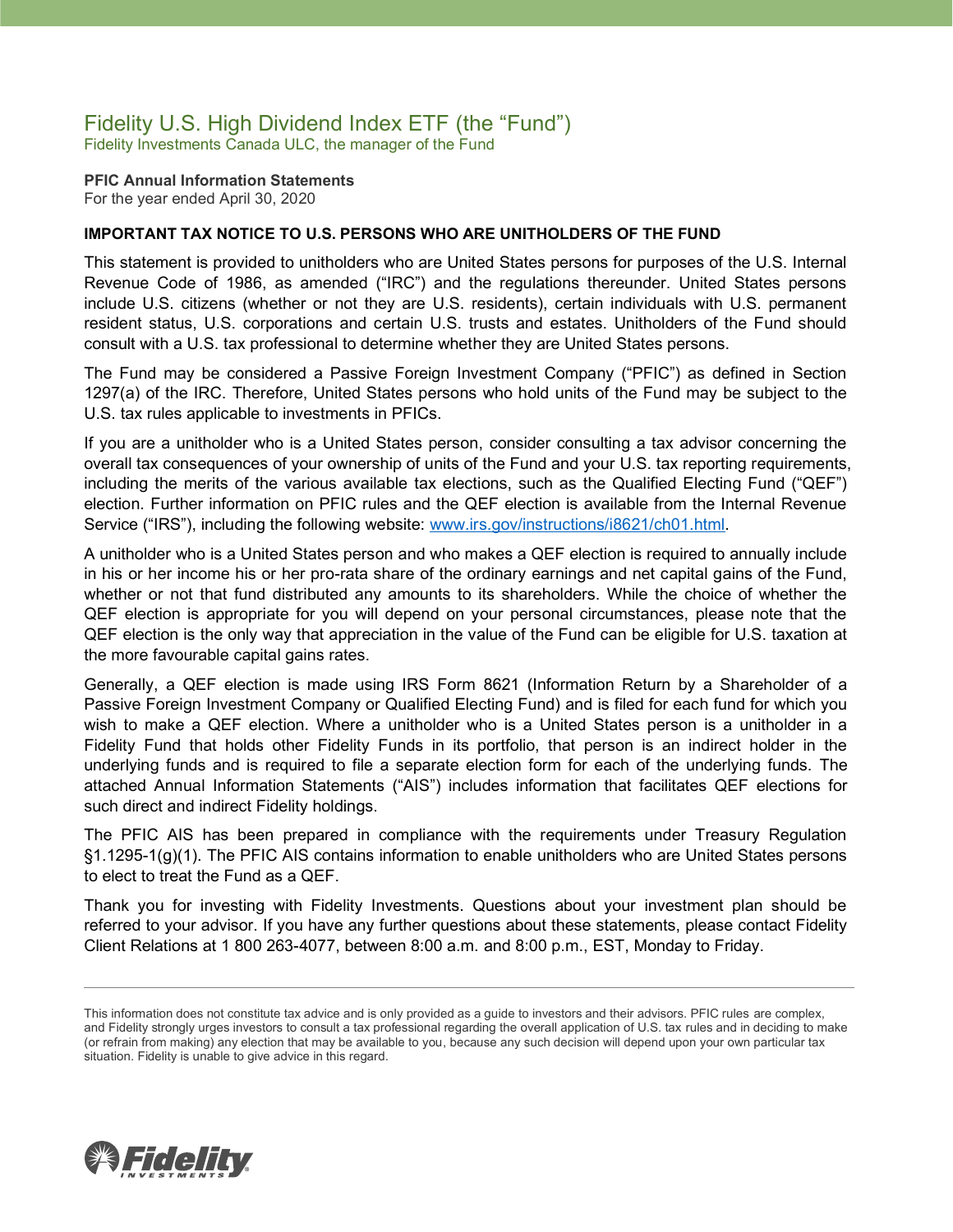# Fidelity U.S. High Dividend Index ETF

### **PFIC Annual Information Statements (US\$)**

For the Fund's PFIC taxation year ended April 30, 2020

- 1. This Information Statement applies to the PFIC taxation year of Fidelity U.S. High Dividend Index ETF (the "Fund") commencing on May 1, 2019 and ending on April 30, 2020.
- 2. The per-unit, per-day amounts of ordinary earnings and net capital gains of the Fund and its lower-tier Fund(s) as applicable, for the period specified in paragraph (1) are provided in the table:

| <b>FIDELITY FUND HELD DIRECTLY</b>                         |                                       | <b>ORDINARY</b><br><b>EARNINGS \$</b> | <b>NET CAPITAL</b><br><b>GAIN \$</b>             |                                              |
|------------------------------------------------------------|---------------------------------------|---------------------------------------|--------------------------------------------------|----------------------------------------------|
| Fidelity U.S. High Dividend Index ETF                      |                                       | 0.00238253                            | 0.00329067                                       |                                              |
| <b>FIDELITY LOWER-TIER FUNDS HELD</b><br><b>INDIRECTLY</b> | <b>ORDINARY</b><br><b>EARNINGS \$</b> | <b>NET CAPITAL</b><br><b>GAIN \$</b>  | <b>FUND'S U.S. TAX</b><br><b>YEAR COMMENCING</b> | <b>FUND'S U.S. TAX</b><br><b>YEAR ENDING</b> |
| Fidelity U.S. Money Market<br><b>Investment Trust</b>      | 0.00000269                            | 0.00000000                            | May 1, 2019                                      | April 30, 2020                               |

To determine your pro-rata share of the amounts of ordinary earnings and net capital gains of the Fund and each of its lower-tier Fund(s) held directly and indirectly, as applicable, multiply the per-unit per-day amounts indicated above by the number of units of the Fund held and the number of days you held the units during the Fund's PFIC taxation year.

Here is an example to illustrate the calculation using the per-unit, per-day factors.

You own 100 units of Fund A from the period May 1, 2019 through October 31, 2019. You purchased an additional 100 units of Fund A on November 1, 2019. You did not sell any units of the Fund at any time during the year. Fund A has a PFIC taxation year end of April 30, 2020.

The Fund's ordinary earnings were \$0.001 per unit, per day.

Result: Your ordinary earnings for 2020 of the directly held Fund are (\$0.001 \* 183 days \* 100) + (\$0.001 \*181 days $*$  200) = \$54.50

Use the same calculation method in the example above to determine your pro-rata share of the amounts of ordinary earnings and capital gains for any applicable lower-tier Fund(s).